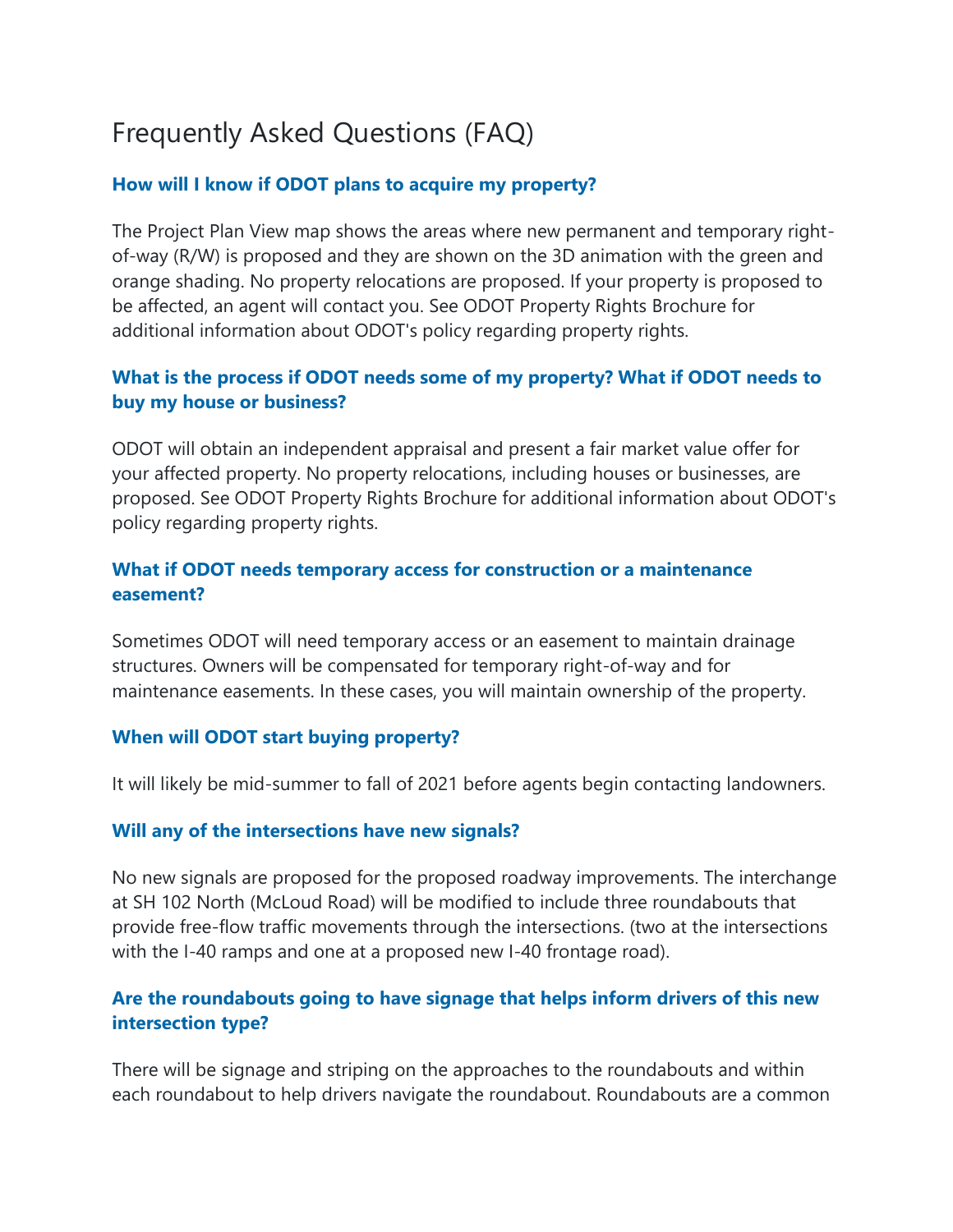intersection type throughout the world, and the three roundabouts are proposed to maximize safety by reducing conflict points and minimize traffic delay from traffic signals.

## **Do roundabouts have stop signs or yields, and how does the traffic flow?**

The traffic flow at the roundabouts will be continuous, meaning there are no stop signs or stop lights. There will be yield signs at every entrance to the intersection, and all motorists entering a roundabout will yield to the circular traffic, who has the right-ofway.

# **Will drainage improvements at existing ditch and stream crossings be part of the project?**

Yes, the proposed project includes drainage improvements within the existing and proposed right-of-way to facilitate the widening of I-40. The proposed drainage improvements will be designed to convey stormwater and stream flows at both existing and new culverts and bridges.

# **Why are the existing bridges over I-40 at Arena Rd (NS-331) and Blackberry Dr./Stevens Rd (NS-333) going to be permanently removed?**

The low traffic volumes at Arena Rd and Blackberry Dr/Stevens Rd support the removal of these bridges and the re-direction of traffic to the adjacent local roads. Additionally, a new frontage road is proposed between SH-102 North (McLoud Rd) to SH-102 South to help circulate local traffic.

# **When is construction scheduled to begin, and will the entire length of the project be constructed at the same time?**

Construction for the whole 7.5-mile long project is proposed to be phased as three distinct parts described as the middle project, the west project, and the east project. Construction is scheduled to begin in 2022 for the middle project (near McLoud Rd and Stevens Rd), in 2023 for the west project (near Fishmarket Rd and Arena Rd), and 2026 for the east project (near the North Canadian River and Bethel Rd).

### **Why aren't noise walls included in the project?**

A Traffic Noise Study was completed according to Federal Highway Administration (FHWA) and ODOT policies and procedures using FHWA Traffic Noise Model version 2.5. Results of the analysis indicated that noise barrier walls ranging up to the maximum of